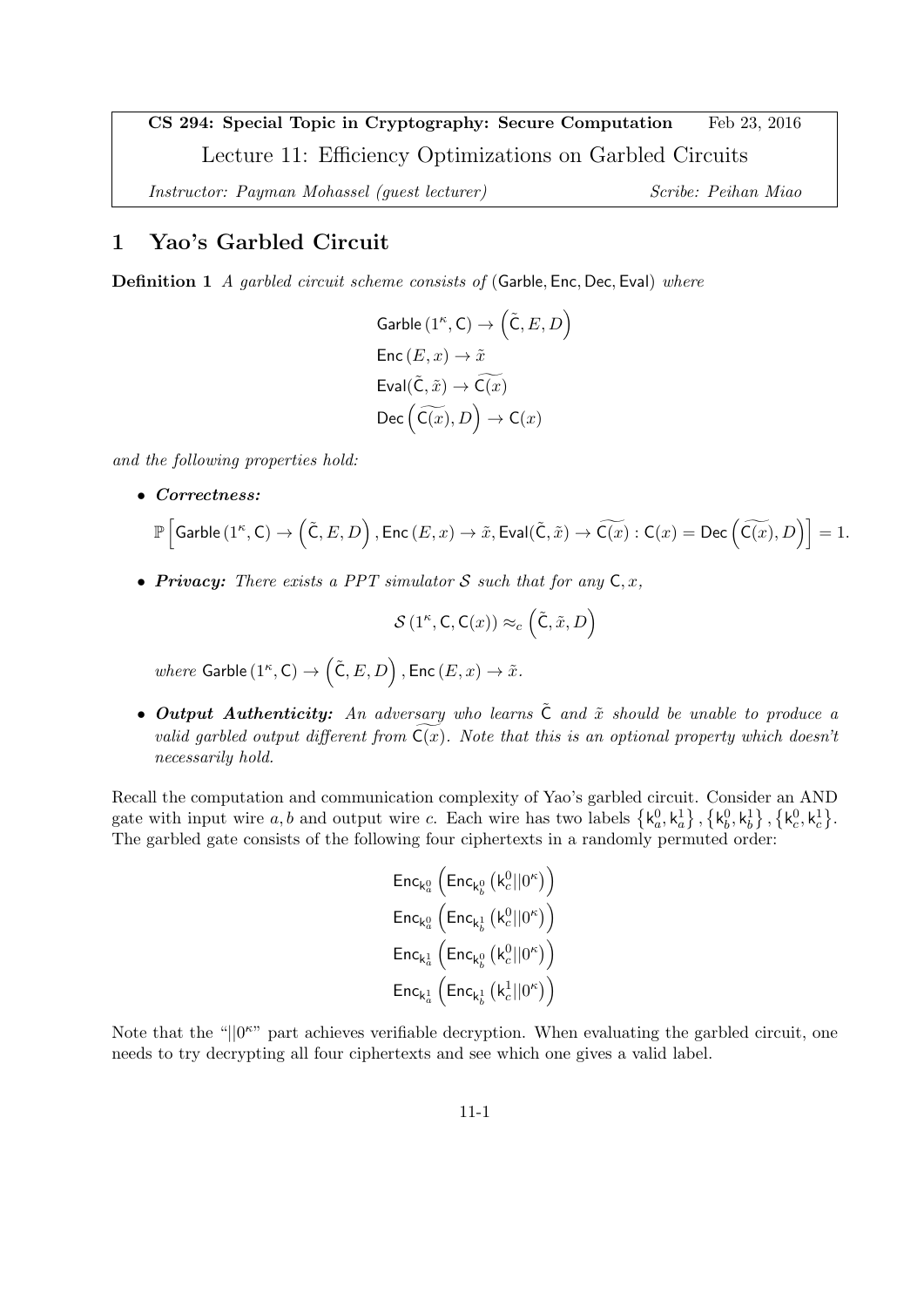# 2 Optimizations

We introduce several techniques to reduce both the computation and communication complexity of Yao's garbling scheme.

# 2.1 Point-And-Permute [BMR90, MNP<sup>+</sup>04]

Take the AND gate as an example. Along with each wire the garbler assign a random bit and attach to the labels, in particular,  $\{k_a^0||r_a, k_a^1||\overline{r_a}\}, \{k_b^0||r_b, k_b^1||\overline{r_b}\}, \{k_c^0||r_c, k_c^1||\overline{r_c}\}.$  The random bits play the role of random permutating the ciphertexts. More precisely, now the garbled gate consists of the following four ciphertexts:

when evaluator gets 
$$
k_a^{r_a}||0, k_b^{r_b}||0: \text{Enc}_{k_a^{r_a}} \left(\text{Enc}_{k_b^{r_b}} \left(k_c^{r_a \wedge r_b}|| (r_a \wedge r_b) \oplus r_c) \right)
$$
  
when evaluator gets  $k_a^{r_a}||0, k_b^{\overline{r_b}}||1: \text{Enc}_{k_a^{r_a}} \left(\text{Enc}_{k_b^{\overline{r_b}}} \left(k_c^{r_a \wedge \overline{r_b}}|| (r_a \wedge \overline{r_b}) \oplus r_c) \right)$   
when evaluator gets  $k_a^{\overline{r_a}}||1, k_b^{r_b}||0: \text{Enc}_{k_a^{\overline{r_a}}} \left(\text{Enc}_{k_b^{\overline{r_b}}} \left(k_c^{\overline{r_a} \wedge r_b}|| (\overline{r_a} \wedge r_b) \oplus r_c) \right) \right)$   
when evaluator gets  $k_a^{\overline{r_a}}||1, k_b^{\overline{r_b}}||1: \text{Enc}_{k_a^{\overline{r_a}}} \left(\text{Enc}_{k_b^{\overline{r_b}}} \left(k_c^{\overline{r_a} \wedge \overline{r_b}}|| (\overline{r_a} \wedge \overline{r_b}) \oplus r_c) \right) \right)$ 

The random bits can point to the evaluator which ciphertext he should decrypt without revealing whether it's a zero-label or one-label. Therefore the computation complexity of the evaluator is decreased by a factor of 4 per gate.

## 2.2 Free-XOR [KS08]

In the original garbling scheme and point-and-permute optimization, the communication complexity is the same for an AND gate and an XOR gate, and so do computation complexity. In this section we introduce a technique which can get us no communication cost for XOR gates. The garbler first samples a random "global secret"  $\Delta$ , and makes the one-label for each wire be the XOR of its corresponding zero-label and  $\Delta$ , namely  $k_a^1 = k_a^0 \oplus \Delta$ ,  $k_b^1 = k_b^0 \oplus \Delta$ ,  $k_c^1 = k_c^0 \oplus \Delta$ . If the garbler further makes  $\mathsf{k}_c^0 = \mathsf{k}_a^0 \oplus \mathsf{k}_b^0$ , then apparently  $\mathsf{k}_c^{\alpha \oplus \beta} = \mathsf{k}_a^{\alpha} \oplus \mathsf{k}_b^{\beta}$  $\beta$ , and the communication cost for this XOR gate is 0.

### 2.3 Garbled Row Reduction (GRR3) [NPS99]

The idea of this optimization is to make  $k_c^0 = H(k_a^0||k_b^0)$  where  $H(\cdot)$  is a hash function, so that we can get rid of one ciphertext per (AND/XOR) gate. One needs the idea of point-and-permute to point out when to apply the hash function. Furthermore, this technique is compatible with Free-XOR [KS08].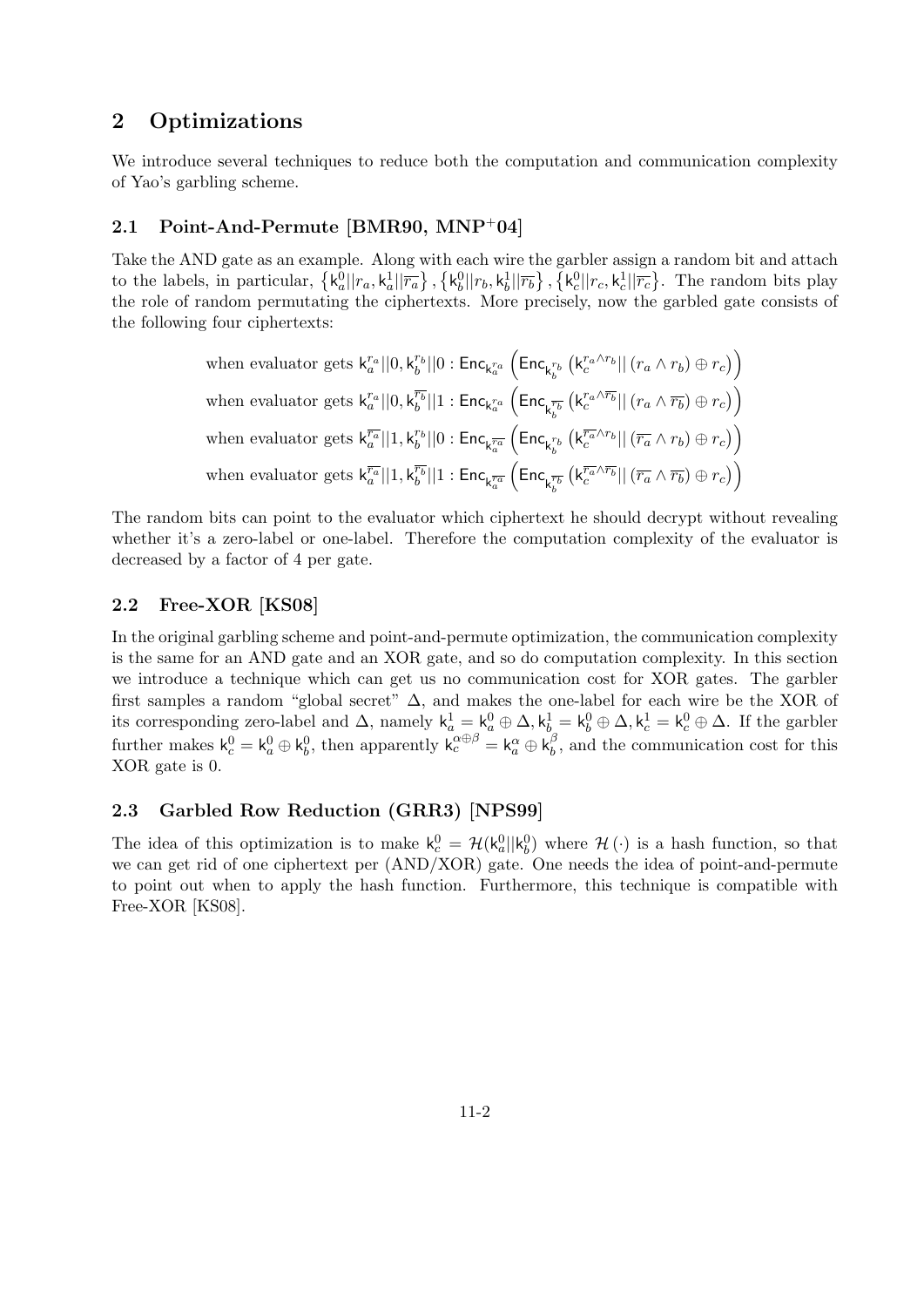#### 2.4 Garbled Row Reduction (GRR2) [PSSW09]

The goal of this section is to get rid of two ciphertext per (AND/XOR) gate instead of one. Take an AND gate as an example. First the garbler compute the following:

$$
k^1 \leftarrow \mathcal{H} \left( k_a^0 || k_b^0 \right)
$$
  
\n
$$
k^2 \leftarrow \mathcal{H} \left( k_a^0 || k_b^1 \right)
$$
  
\n
$$
k^3 \leftarrow \mathcal{H} \left( k_a^1 || k_b^0 \right)
$$
  
\n
$$
k^4 \leftarrow \mathcal{H} \left( k_a^1 || k_b^1 \right)
$$

Then find a polynomial  $p(\cdot)$  of degree 2 such that  $p(1) = k^1, p(2) = k^2, p(3) = k^3$ . Define  $k_c^0 = p(0)$ . Find another polynomial  $q(\cdot)$  of degree 2 such that  $q(4) = k^4, q(5) = p(5), q(6) = p(6)$ , and define  $k_c^1 = q(0)$ . The garbled gate consists of only two elements  $p(5)$  and  $p(6)$ . Note that the point-andpermute technique is still needed. It works similarly for XOR gates.

### 2.5 FleXOR [KMR14]

When we apply the GRR2 optimization technique, it no longer holds that for every wire one-label is an XOR of the zero-label and a global secret  $\Delta$ . Therefore it is not compatible with Free-XOR. FleXOR aims to apply Free-XOR as well, the idea being to make the differences between onelabel and zero-label for each wire identical. More specifically, consider an XOR gate with input labels  $\{\mathsf k_a^0, \mathsf k_a^0 \oplus \Delta_a\}$ ,  $\{\mathsf k_b^0, \mathsf k_b^0 \oplus \Delta_b\}$  and output labels  $\{\mathsf k_c^0, \mathsf k_c^0 \oplus \Delta_c\}$ . If  $\Delta_a \neq \Delta_c$ , then the garbler provides two ciphertexts  $\mathsf{Enc}_{\mathsf{k}_a^0}\left(\widetilde{\mathsf{k}_a^0}\right)$ ,  $\mathsf{Enc}_{\mathsf{k}_a^1}\left(\widetilde{\mathsf{k}_a^1}\right)$  such that  $\widetilde{\mathsf{k}_a^1} = \widetilde{\mathsf{k}_a^0} \oplus \Delta_c$ . In such a way the evaluator can transform  $\{k_a^0, k_a^0 \oplus \Delta_a\}$  to a new pair of labels  $\{\tilde{k}_a^0, \tilde{k}_a^0 \oplus \Delta_c\}$ . By applying the GRR3 trick again to make  $k_a^0 = H(k_a^0)$  we can get rid of one ciphertext. The same technique should be done for  $\{k_b^0, k_b^0 \oplus \Delta_b\}$  as well. Thus for the garbling of each XOR gate it contains 0, 1, or 2 ciphertexts.

### 2.6 Half-gates [ZRE15]

Stepping back to Free-XOR where for each wire  $k^1 = k^0 \oplus \Delta$ . Let's see what we can do for an AND gate with input wires  $a, b$  and output wire  $c$ .

- One half gate: if the garbler knows the value of  $a$ , he only needs to provide two ciphertexts:  $\mathcal{H}(\mathsf{k}_{b}^{0})\oplus\mathsf{k}_{c}^{0}$  and  $\mathcal{H}(\mathsf{k}_{b}^{0}\oplus\Delta)\oplus\mathsf{k}_{c}^{0}\oplus a\Delta$ . The first one can be further thrown away by making  $\mathsf{k}_{c}^{0}=\mathcal{H}\left( \mathsf{k}_{b}^{0}\right) .$
- The other half gate: if the evaluator knows the value of  $a$ , he only needs two ciphertexts from the garbler:  $\mathcal{H}(\mathsf{k}_a^0) \oplus \mathsf{k}_c^0$  and  $\mathcal{H}(\mathsf{k}_a^0 \oplus \Delta) \oplus \mathsf{k}_c^0 \oplus \mathsf{k}_b^0$ , and the first one can be thrown away by setting  $k_c^0 = \mathcal{H}(\mathsf{k}_a^0)$ .

A gate  $c = a \wedge b$  can be written as  $c = (a \wedge r) \oplus (a \wedge (b \oplus r))$ , where in the first half gate  $(a \wedge r)$  the garbler knows r, and in the second half gate  $(a \wedge (b \oplus r))$  the evaluator knows  $b \oplus r$  from the pointand-permute random bit. Therefore, each AND gate only needs two ciphertexts, and Free-XOR still holds.